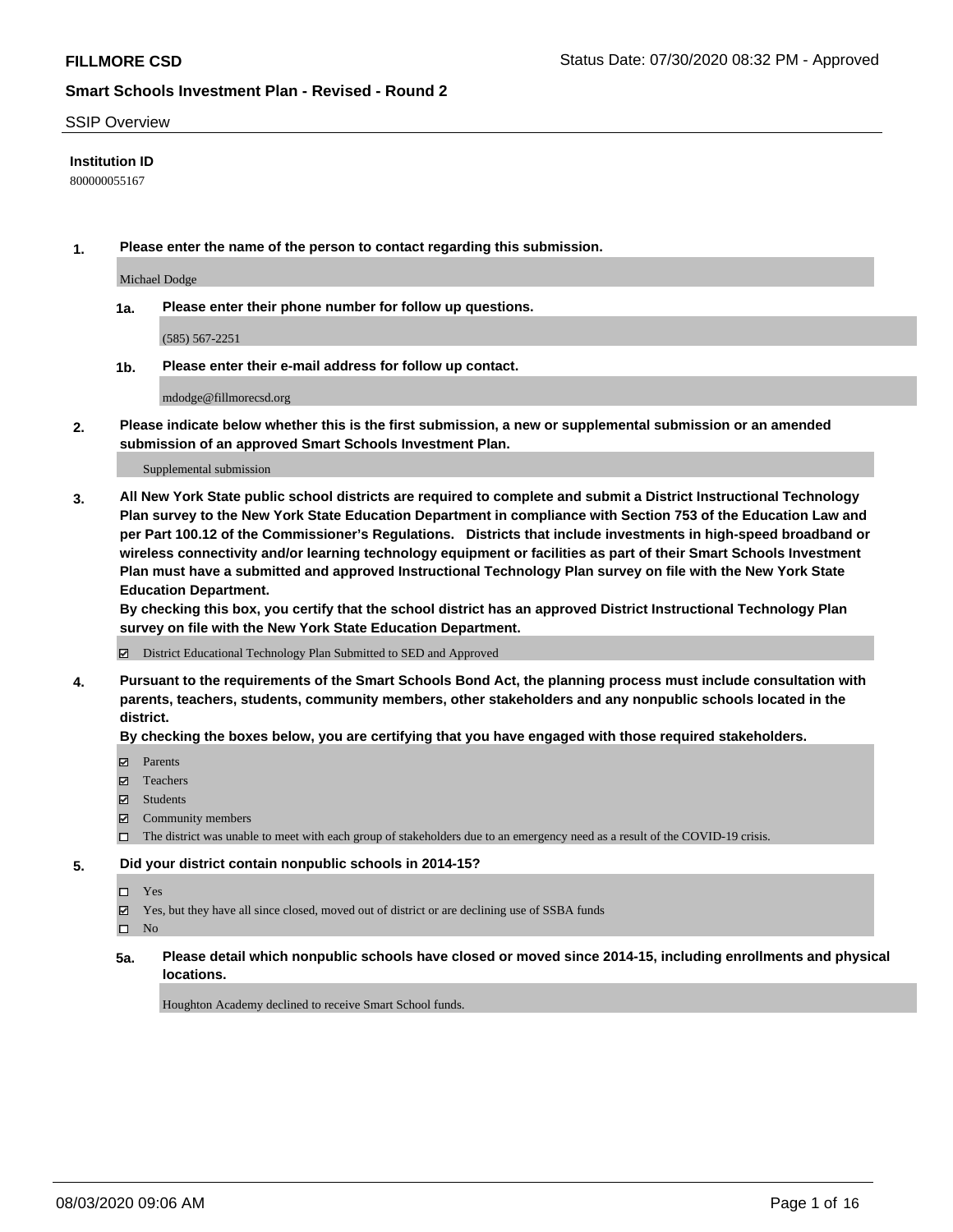#### SSIP Overview

**6. Certify that the following required steps have taken place by checking the boxes below:**

- The district developed and the school board approved a preliminary Smart Schools Investment Plan.
- $\boxtimes$  The preliminary plan was posted on the district website for at least 30 days. The district included an address to which any written comments on the plan should be sent.
- $\boxtimes$  The school board conducted a hearing that enabled stakeholders to respond to the preliminary plan. This hearing may have occured as part of a normal Board meeting, but adequate notice of the event must have been provided through local media and the district website for at least two weeks prior to the meeting.
- $\Box$  The school board was unable to conduct a hearing that enabled stakeholders to respond to the preliminary plan due to an emergency need as a result of the COVID-19 crisis.
- The district prepared a final plan for school board approval and such plan has been approved by the school board.
- $\boxtimes$  The final proposed plan that has been submitted has been posted on the district's website.
- **6a. Please upload the proposed Smart Schools Investment Plan (SSIP) that was posted on the district's website, along with any supporting materials. Note that this should be different than your recently submitted Educational Technology Survey. The Final SSIP, as approved by the School Board, should also be posted on the website and remain there during the course of the projects contained therein.**

FCS Smart Schools Investment Plan 2019\_20 1.pdf

**6b. Enter the webpage address where the final Smart Schools Investment Plan is posted. The Plan should remain posted for the life of the included projects.**

https://www.fillmorecsd.org/site/default.aspx?PageType=3&DomainID=1&ModuleInstanceID=508&ViewID=6446EE88-D30C-497E-9316- 3F8874B3E108&RenderLoc=0&FlexDataID=5563&PageID=1

**7. Please enter an estimate of the total number of students and staff that will benefit from this Smart Schools Investment Plan based on the cumulative projects submitted to date.**

800

**8. An LEA/School District may partner with one or more other LEA/School Districts to form a consortium to pool Smart Schools Bond Act funds for a project that meets all other Smart School Bond Act requirements. Each school district participating in the consortium will need to file an approved Smart Schools Investment Plan for the project and submit a signed Memorandum of Understanding that sets forth the details of the consortium including the roles of each respective district.**

 $\Box$  The district plans to participate in a consortium to partner with other school district(s) to implement a Smart Schools project.

**9. Please enter the name and 6-digit SED Code for each LEA/School District participating in the Consortium.**

| <b>Partner LEA/District</b> | <b>ISED BEDS Code</b> |
|-----------------------------|-----------------------|
| (No Response)               | (No Response)         |

**10. Please upload a signed Memorandum of Understanding with all of the participating Consortium partners.**

(No Response)

**11. Your district's Smart Schools Bond Act Allocation is:**

\$933,511

**12. Final 2014-15 BEDS Enrollment to calculate Nonpublic Sharing Requirement**

|            | Public Enrollment | Nonpublic Enrollment | <sup>1</sup> Total Enrollment | l Nonpublic Percentage |
|------------|-------------------|----------------------|-------------------------------|------------------------|
| Enrollment | 635               |                      | 635.00                        | 0.00                   |

**13. This table compares each category budget total, as entered in that category's page, to the total expenditures listed in the category's expenditure table. Any discrepancies between the two must be resolved before submission.**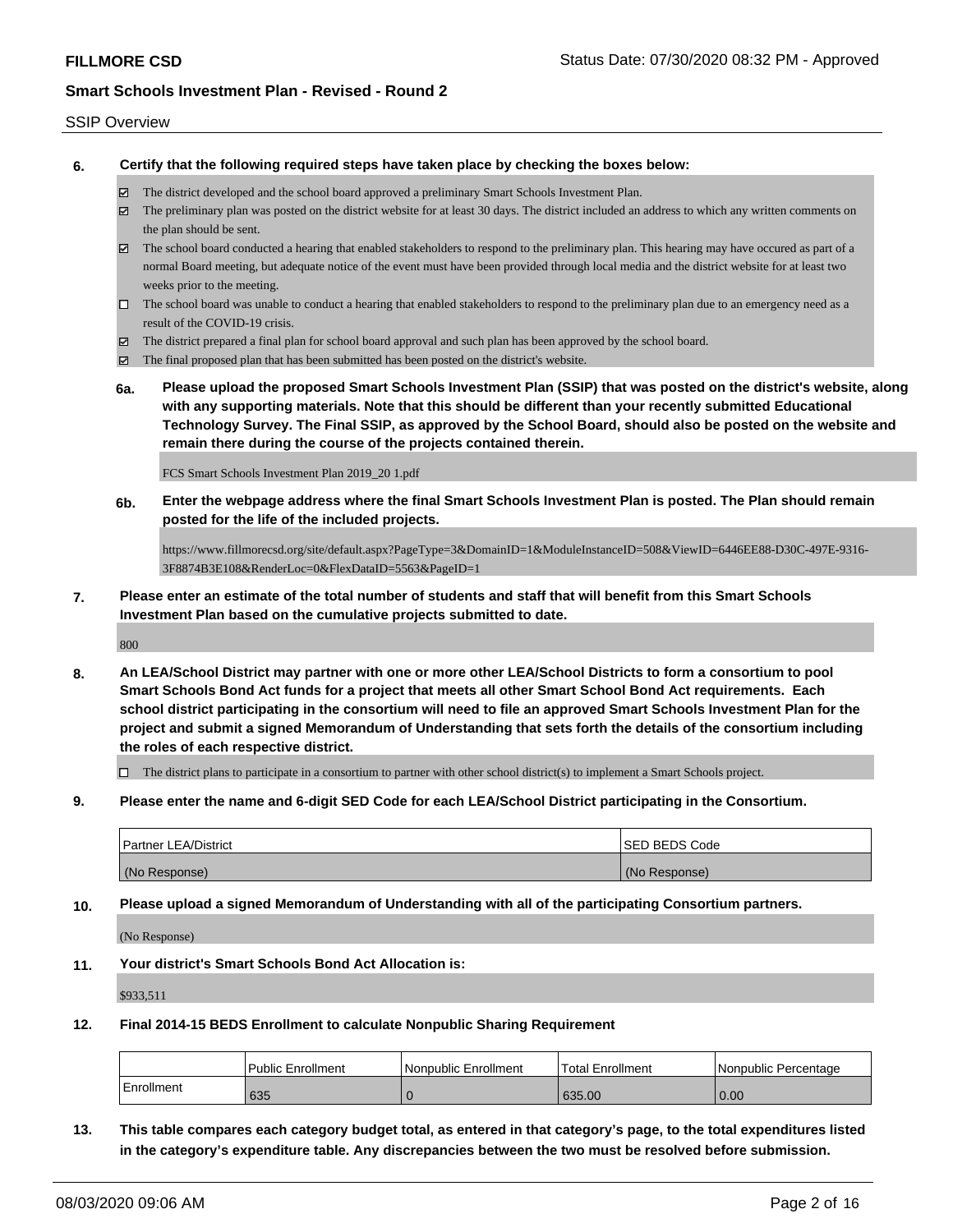# SSIP Overview

|                                                 | <b>Sub-Allocations</b> | <b>Expenditure Totals</b> | Difference |
|-------------------------------------------------|------------------------|---------------------------|------------|
| <b>School Connectivity</b>                      | 0.00                   | 0.00                      | 0.00       |
| <b>Connectivity Projects for</b><br>Communities | 0.00                   | 0.00                      | 0.00       |
| Classroom Technology                            | 304,200.00             | 304,200.00                | 0.00       |
| Pre-Kindergarten Classrooms                     | 0.00                   | 0.00                      | 0.00       |
| Replace Transportable<br>Classrooms             | 0.00                   | 0.00                      | 0.00       |
| <b>High-Tech Security Features</b>              | 85,325.00              | 85,325.00                 | 0.00       |
| Nonpublic Loan                                  | 0.00                   | 0.00                      | 0.00       |
| Totals:                                         | 389,525                | 389,525                   | 0          |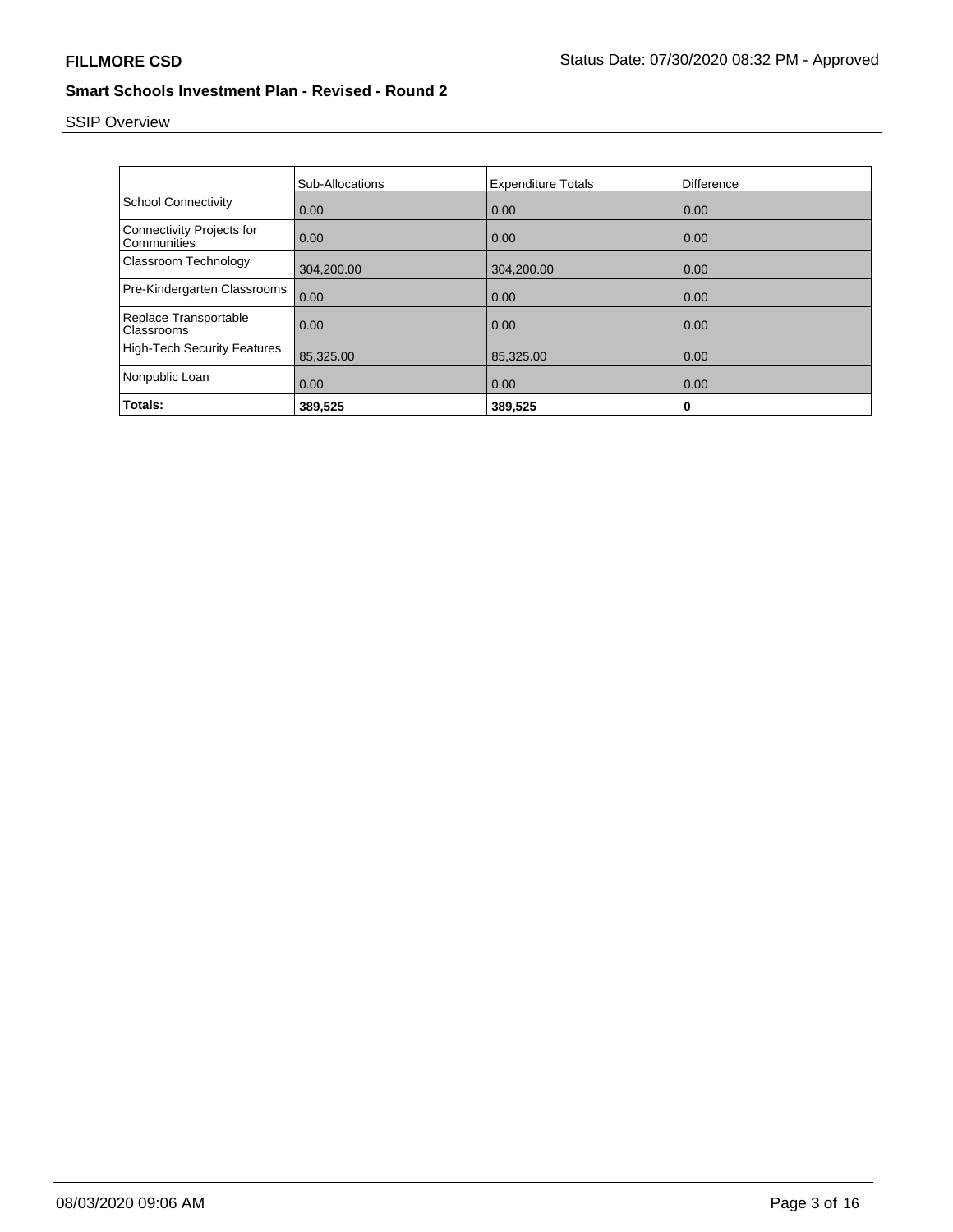School Connectivity

- **1. In order for students and faculty to receive the maximum benefit from the technology made available under the Smart Schools Bond Act, their school buildings must possess sufficient connectivity infrastructure to ensure that devices can be used during the school day. Smart Schools Investment Plans must demonstrate that:**
	- **• sufficient infrastructure that meets the Federal Communications Commission's 100 Mbps per 1,000 students standard currently exists in the buildings where new devices will be deployed, or**
	- **• is a planned use of a portion of Smart Schools Bond Act funds, or**
	- **• is under development through another funding source.**

**Smart Schools Bond Act funds used for technology infrastructure or classroom technology investments must increase the number of school buildings that meet or exceed the minimum speed standard of 100 Mbps per 1,000 students and staff within 12 months. This standard may be met on either a contracted 24/7 firm service or a "burstable" capability. If the standard is met under the burstable criteria, it must be:**

**1. Specifically codified in a service contract with a provider, and**

**2. Guaranteed to be available to all students and devices as needed, particularly during periods of high demand, such as computer-based testing (CBT) periods.**

**Please describe how your district already meets or is planning to meet this standard within 12 months of plan submission.**

(No Response)

**1a. If a district believes that it will be impossible to meet this standard within 12 months, it may apply for a waiver of this requirement, as described on the Smart Schools website. The waiver must be filed and approved by SED prior to submitting this survey.**

 $\Box$  By checking this box, you are certifying that the school district has an approved waiver of this requirement on file with the New York State Education Department.

**2. Connectivity Speed Calculator (Required). If the district currently meets the required speed, enter "Currently Met" in the last box: Expected Date When Required Speed Will be Met.**

|                  | l Number of     | Required Speed | Current Speed in | Expected Speed  | Expected Date                           |
|------------------|-----------------|----------------|------------------|-----------------|-----------------------------------------|
|                  | <b>Students</b> | In Mbps        | l Mbps           | to be Attained  | When Required                           |
|                  |                 |                |                  |                 | l Within 12 Months ISpeed Will be Met l |
| Calculated Speed | (No Response)   | 0.00           | (No Response)    | l (No Response) | l (No Response)                         |

**3. Describe how you intend to use Smart Schools Bond Act funds for high-speed broadband and/or wireless connectivity projects in school buildings.**

(No Response)

**4. Describe the linkage between the district's District Instructional Technology Plan and how the proposed projects will improve teaching and learning. (There should be a link between your response to this question and your responses to Question 1 in Section IV - NYSED Initiatives Alignment: "Explain how the district use of instructional technology will serve as a part of a comprehensive and sustained effort to support rigorous academic standards attainment and performance improvement for students."** 

**Your answer should also align with your answers to the questions in Section II - Strategic Technology Planning and the associated Action Steps in Section III - Action Plan.)**

(No Response)

**5. If the district wishes to have students and staff access the Internet from wireless devices within the school building, or in close proximity to it, it must first ensure that it has a robust Wi-Fi network in place that has sufficient bandwidth to meet user demand.**

**Please describe how you have quantified this demand and how you plan to meet this demand.**

(No Response)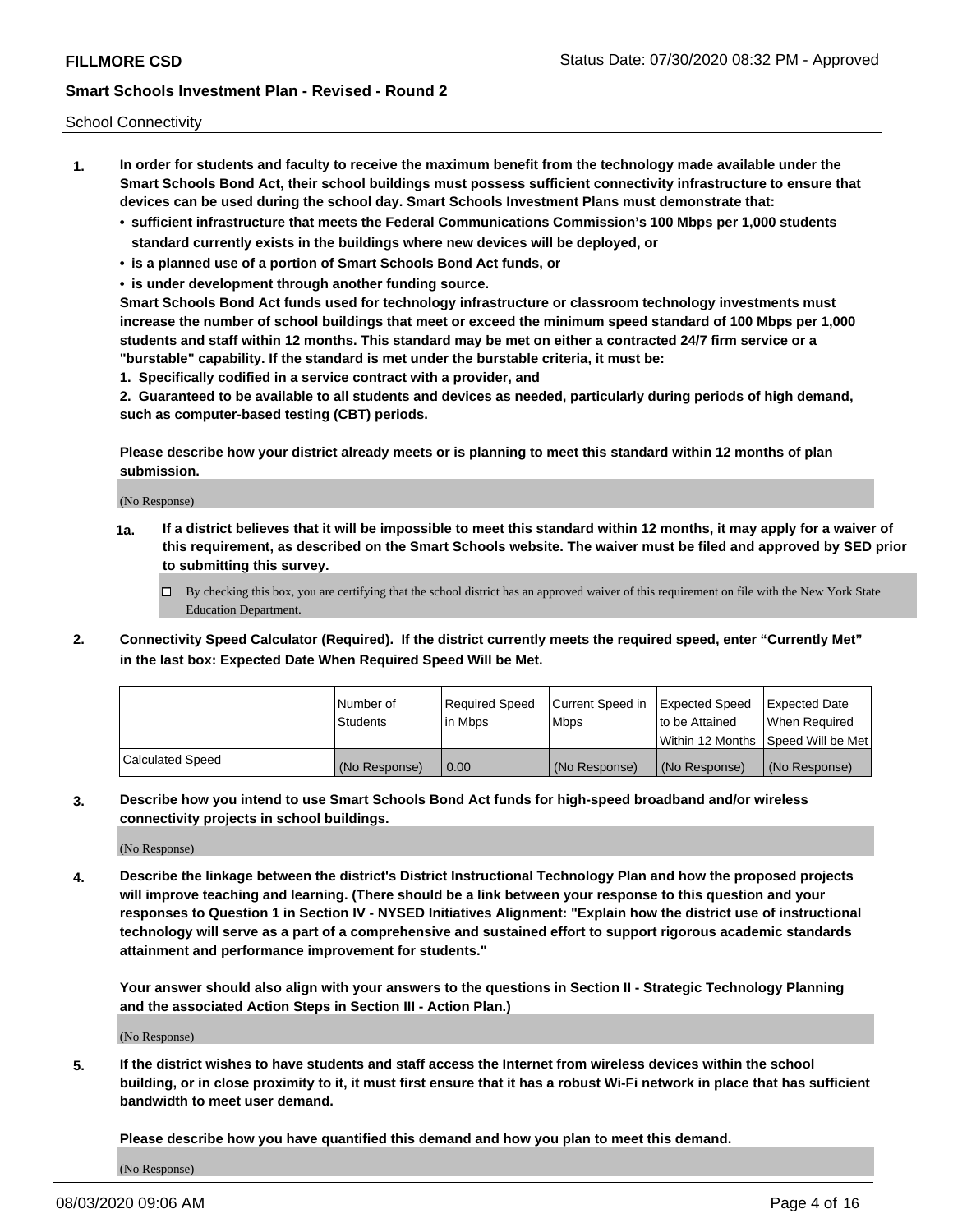School Connectivity

**6. Smart Schools plans with any expenditures in the School Connectivity category require a project number from the Office of Facilities Planning. Districts must submit an SSBA LOI and receive project numbers prior to submitting the SSIP. As indicated on the LOI, some projects may be eligible for a streamlined review and will not require a building permit.**

**Please indicate on a separate row each project number given to you by the Office of Facilities Planning.**

| Project Number |  |
|----------------|--|
| (No Response)  |  |

**7. Certain high-tech security and connectivity infrastructure projects may be eligible for an expedited review process as determined by the Office of Facilities Planning.**

### **Was your project deemed eligible for streamlined review?**

(No Response)

#### **8. Include the name and license number of the architect or engineer of record.**

| Name          | License Number |
|---------------|----------------|
| (No Response) | (No Response)  |

#### **9. Public Expenditures – Loanable (Counts toward the nonpublic loan calculation)**

| Select the allowable expenditure type.<br>Repeat to add another item under each type. | <b>PUBLIC</b> Items to be<br>l Purchased | Quantity           | Cost Per Item    | <b>Total Cost</b> |
|---------------------------------------------------------------------------------------|------------------------------------------|--------------------|------------------|-------------------|
| (No Response)                                                                         | (No Response)                            | l (No<br>Response) | (No<br>Response) | $\overline{0.00}$ |
|                                                                                       |                                          | O                  | 0.00             |                   |

### **10. Public Expenditures – Non-Loanable (Does not count toward nonpublic loan calculation)**

| Select the allowable expenditure<br>type.<br>Repeat to add another item under<br>each type. | <b>PUBLIC</b> Items to be purchased | Quantity      | Cost per Item | <b>Total Cost</b> |
|---------------------------------------------------------------------------------------------|-------------------------------------|---------------|---------------|-------------------|
| (No Response)                                                                               | (No Response)                       | (No Response) | (No Response) | 0.00              |
|                                                                                             |                                     |               | 0.00          |                   |

#### **11. Final 2014-15 BEDS Enrollment to calculate Nonpublic Sharing Requirement (no changes allowed.)**

|            | Public Enrollment | l Nonpublic Enrollment | <b>Total Enrollment</b> | Nonpublic Percentage |
|------------|-------------------|------------------------|-------------------------|----------------------|
| Enrollment | 635               |                        | 635.00                  | 0.00                 |

#### **12. Total Public Budget - Loanable (Counts toward the nonpublic loan calculation)**

|                                                      | Public Allocations | <b>Estimated Nonpublic Loan</b><br>Amount | Estimated Total Sub-Allocations |
|------------------------------------------------------|--------------------|-------------------------------------------|---------------------------------|
| Network/Access Costs                                 | (No Response)      | 0.00                                      | 0.00                            |
| School Internal Connections and<br><b>Components</b> | (No Response)      | 0.00                                      | 0.00                            |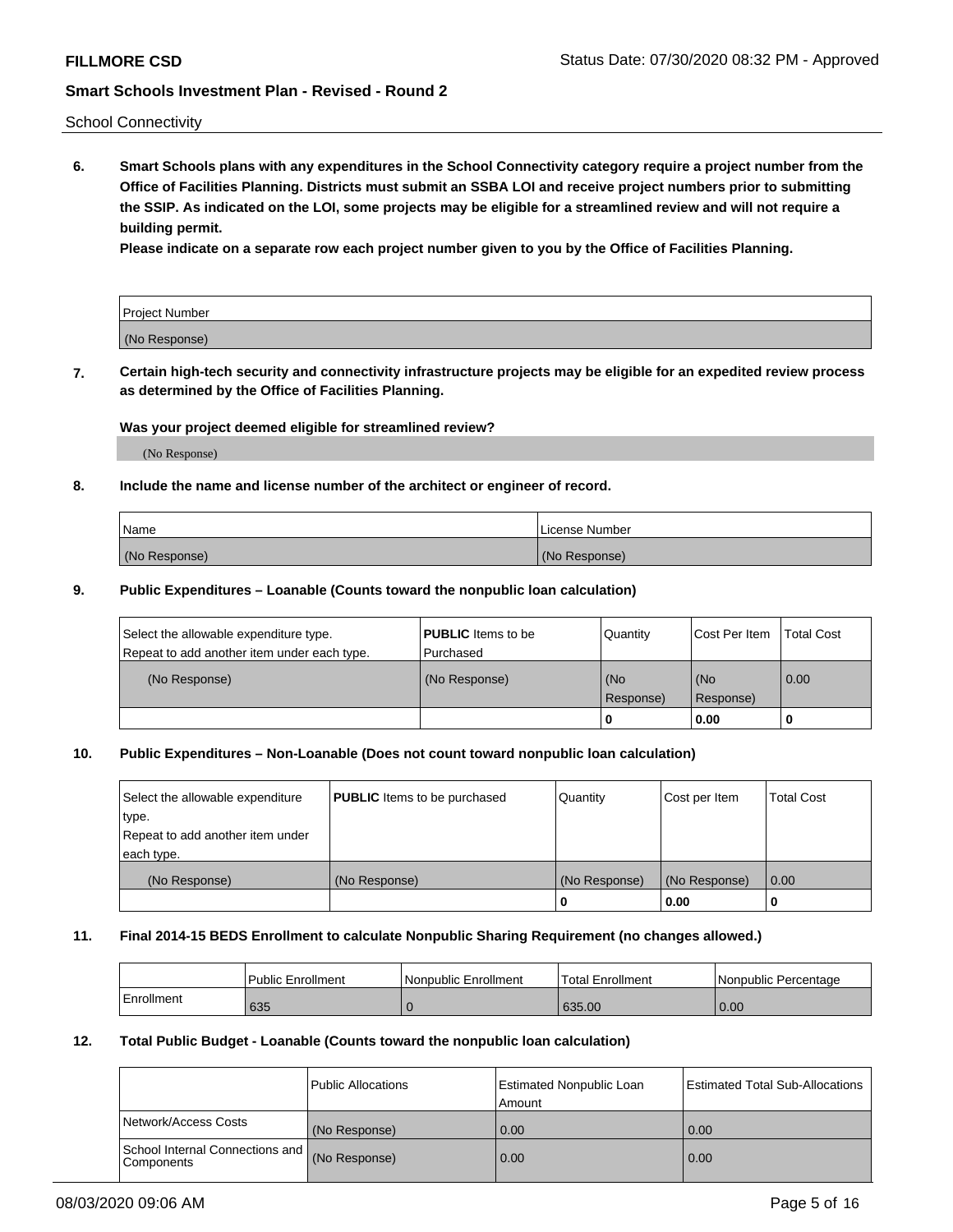School Connectivity

|          | Public Allocations | Estimated Nonpublic Loan<br>l Amount i | Estimated Total Sub-Allocations |
|----------|--------------------|----------------------------------------|---------------------------------|
| l Other  | (No Response)      | 0.00                                   | 0.00                            |
| 'Totals: | 0.00               | 0                                      | 0                               |

# **13. Total Public Budget – Non-Loanable (Does not count toward the nonpublic loan calculation)**

|                                                   | Sub-<br>Allocation |
|---------------------------------------------------|--------------------|
| Network/Access Costs                              | (No Response)      |
| Outside Plant Costs                               | (No Response)      |
| <b>School Internal Connections and Components</b> | (No Response)      |
| Professional Services                             | (No Response)      |
| Testing                                           | (No Response)      |
| <b>Other Upfront Costs</b>                        | (No Response)      |
| <b>Other Costs</b>                                | (No Response)      |
| Totals:                                           | 0.00               |

# **14. School Connectivity Totals**

|                          | Total Sub-Allocations |
|--------------------------|-----------------------|
| Total Loanable Items     | 0.00                  |
| Total Non-Ioanable Items | 0.00                  |
| Totals:                  | 0                     |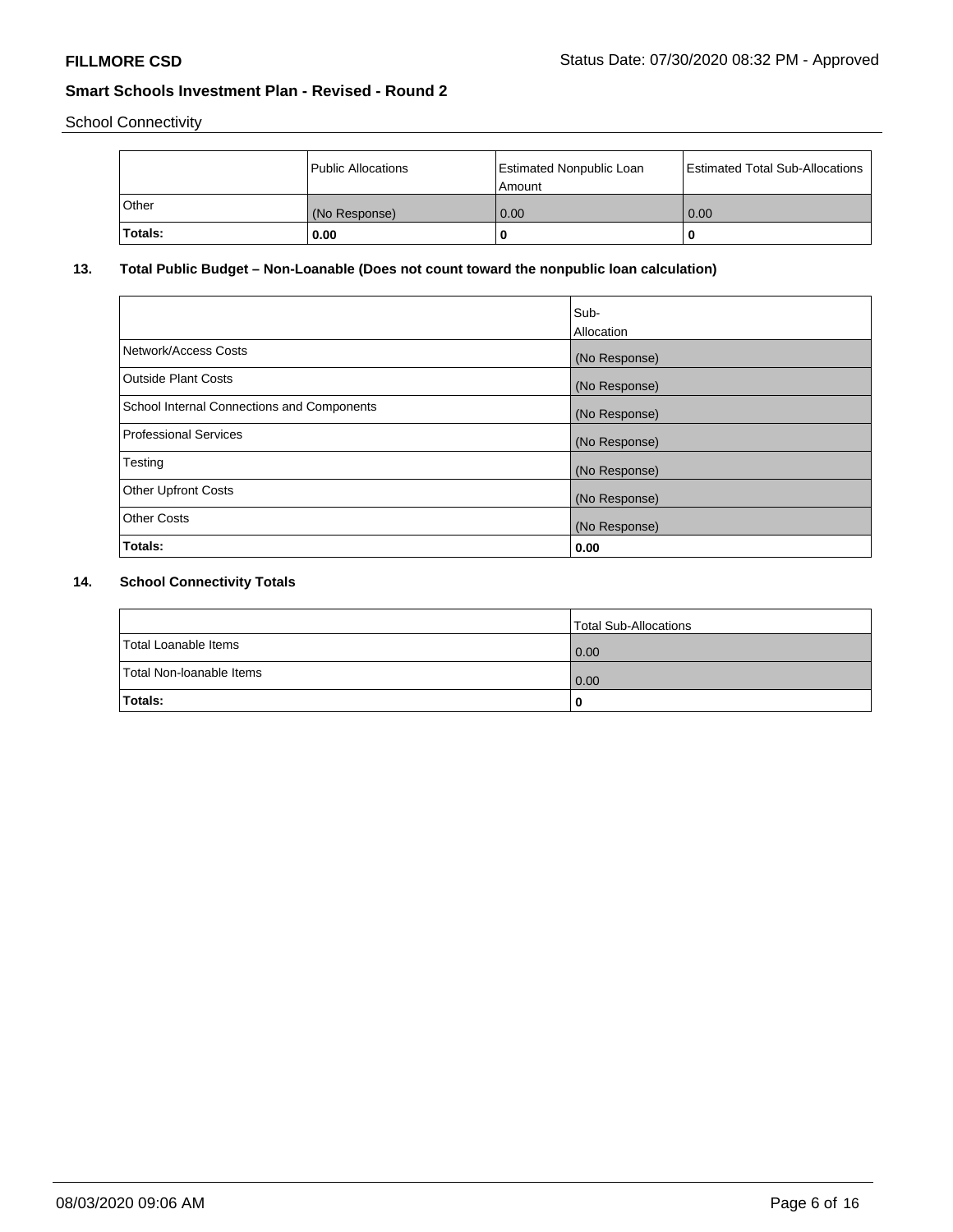Community Connectivity (Broadband and Wireless)

**1. Describe how you intend to use Smart Schools Bond Act funds for high-speed broadband and/or wireless connectivity projects in the community.**

(No Response)

**2. Please describe how the proposed project(s) will promote student achievement and increase student and/or staff access to the Internet in a manner that enhances student learning and/or instruction outside of the school day and/or school building.**

(No Response)

**3. Community connectivity projects must comply with all the necessary local building codes and regulations (building and related permits are not required prior to plan submission).**

 $\Box$  I certify that we will comply with all the necessary local building codes and regulations.

**4. Please describe the physical location of the proposed investment.**

(No Response)

**5. Please provide the initial list of partners participating in the Community Connectivity Broadband Project, along with their Federal Tax Identification (Employer Identification) number.**

| <b>Project Partners</b> | l Federal ID # |
|-------------------------|----------------|
| (No Response)           | (No Response)  |

**6. Please detail the type, quantity, per unit cost and total cost of the eligible items under each sub-category.**

| Select the allowable expenditure | Item to be purchased | Quantity      | Cost per Item | <b>Total Cost</b> |
|----------------------------------|----------------------|---------------|---------------|-------------------|
| type.                            |                      |               |               |                   |
| Repeat to add another item under |                      |               |               |                   |
| each type.                       |                      |               |               |                   |
| (No Response)                    | (No Response)        | (No Response) | (No Response) | 0.00              |
|                                  |                      | o             | 0.00          |                   |

**7. If you are submitting an allocation for Community Connectivity, complete this table.**

**Note that the calculated Total at the bottom of the table must equal the Total allocation for this category that you entered in the SSIP Overview overall budget.**

|                                    | Sub-Allocation |
|------------------------------------|----------------|
| Network/Access Costs               | (No Response)  |
| Outside Plant Costs                | (No Response)  |
| <b>Tower Costs</b>                 | (No Response)  |
| <b>Customer Premises Equipment</b> | (No Response)  |
| <b>Professional Services</b>       | (No Response)  |
| Testing                            | (No Response)  |
| <b>Other Upfront Costs</b>         | (No Response)  |
| <b>Other Costs</b>                 | (No Response)  |
| Totals:                            | 0.00           |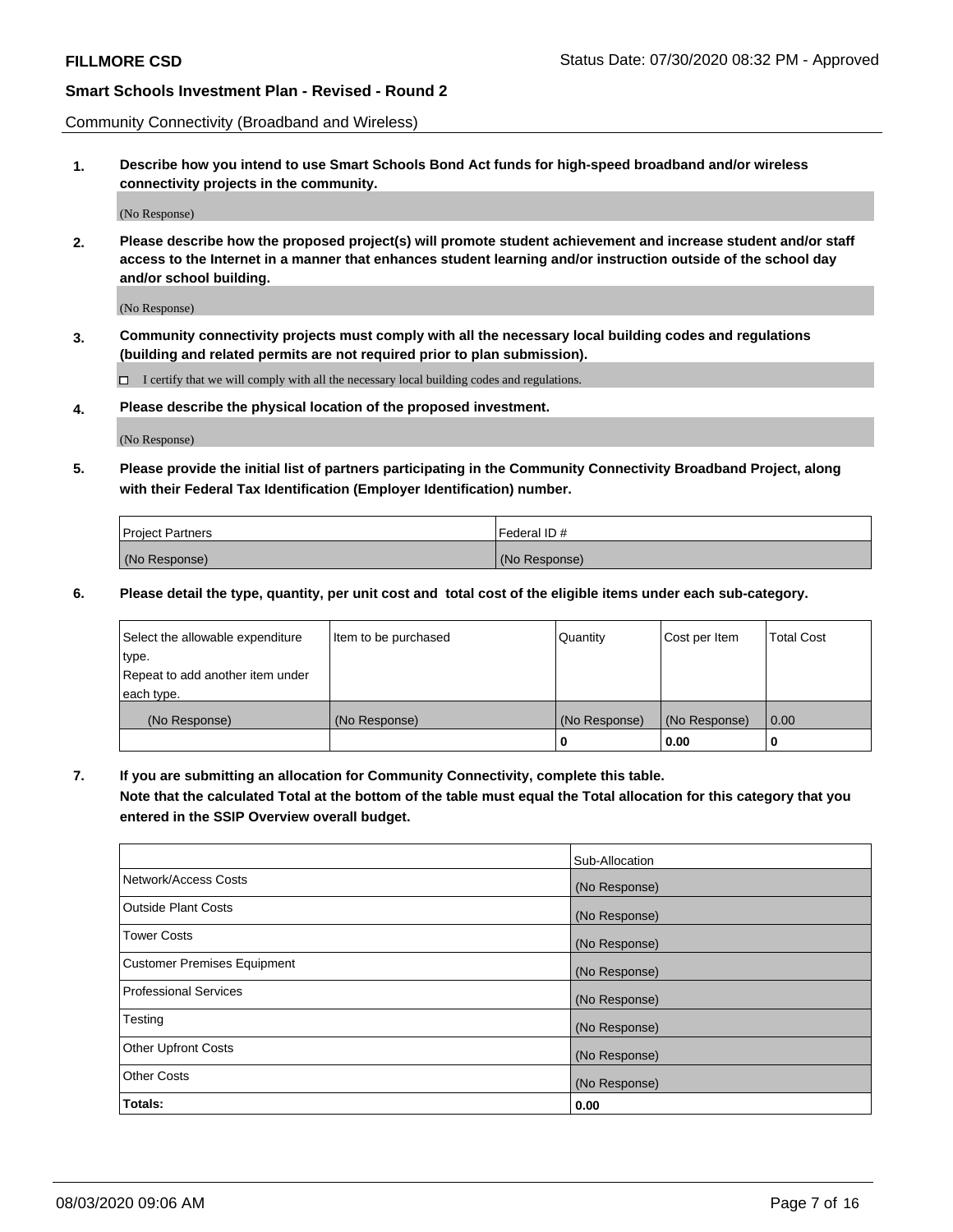#### Classroom Learning Technology

**1. In order for students and faculty to receive the maximum benefit from the technology made available under the Smart Schools Bond Act, their school buildings must possess sufficient connectivity infrastructure to ensure that devices can be used during the school day. Smart Schools Investment Plans must demonstrate that sufficient infrastructure that meets the Federal Communications Commission's 100 Mbps per 1,000 students standard currently exists in the buildings where new devices will be deployed, or is a planned use of a portion of Smart Schools Bond Act funds, or is under development through another funding source. Smart Schools Bond Act funds used for technology infrastructure or classroom technology investments must increase the number of school buildings that meet or exceed the minimum speed standard of 100 Mbps per 1,000 students and staff within 12 months. This standard may be met on either a contracted 24/7 firm service or a "burstable" capability. If the standard is met under the burstable criteria, it must be:**

**1. Specifically codified in a service contract with a provider, and**

**2. Guaranteed to be available to all students and devices as needed, particularly during periods of high demand, such as computer-based testing (CBT) periods.**

**Please describe how your district already meets or is planning to meet this standard within 12 months of plan submission.**

Fillmore School District currently has a 1 GigE Internet Connection, 10 GigE internal network between wiring closet locations. All ethernet switch ports inside the building are 1 GigE. The district wireless is at 802.11.

- **1a. If a district believes that it will be impossible to meet this standard within 12 months, it may apply for a waiver of this requirement, as described on the Smart Schools website. The waiver must be filed and approved by SED prior to submitting this survey.**
	- By checking this box, you are certifying that the school district has an approved waiver of this requirement on file with the New York State Education Department.
- **2. Connectivity Speed Calculator (Required). If the district currently meets the required speed, enter "Currently Met" in the last box: Expected Date When Required Speed Will be Met.**

|                  | l Number of<br><b>Students</b> | Required Speed<br>l in Mbps | Current Speed in<br>l Mbps | <b>Expected Speed</b><br>to be Attained | <b>Expected Date</b><br>When Required<br> Within 12 Months  Speed Will be Met |
|------------------|--------------------------------|-----------------------------|----------------------------|-----------------------------------------|-------------------------------------------------------------------------------|
| Calculated Speed | 635                            | 63.50                       | 300                        | l (No Response)                         | (No Response)                                                                 |

**3. If the district wishes to have students and staff access the Internet from wireless devices within the school building, or in close proximity to it, it must first ensure that it has a robust Wi-Fi network in place that has sufficient bandwidth to meet user demand.**

**Please describe how you have quantified this demand and how you plan to meet this demand.**

Every wireless access point was update last year with the use of E-Rate funds. Erie1 BOCES technicians verify that our network has sufficient bandwidth.

**4. All New York State public school districts are required to complete and submit an Instructional Technology Plan survey to the New York State Education Department in compliance with Section 753 of the Education Law and per Part 100.12 of the Commissioner's Regulations.**

**Districts that include educational technology purchases as part of their Smart Schools Investment Plan must have a submitted and approved Instructional Technology Plan survey on file with the New York State Education Department.**

By checking this box, you are certifying that the school district has an approved Instructional Technology Plan survey on file with the New York State Education Department.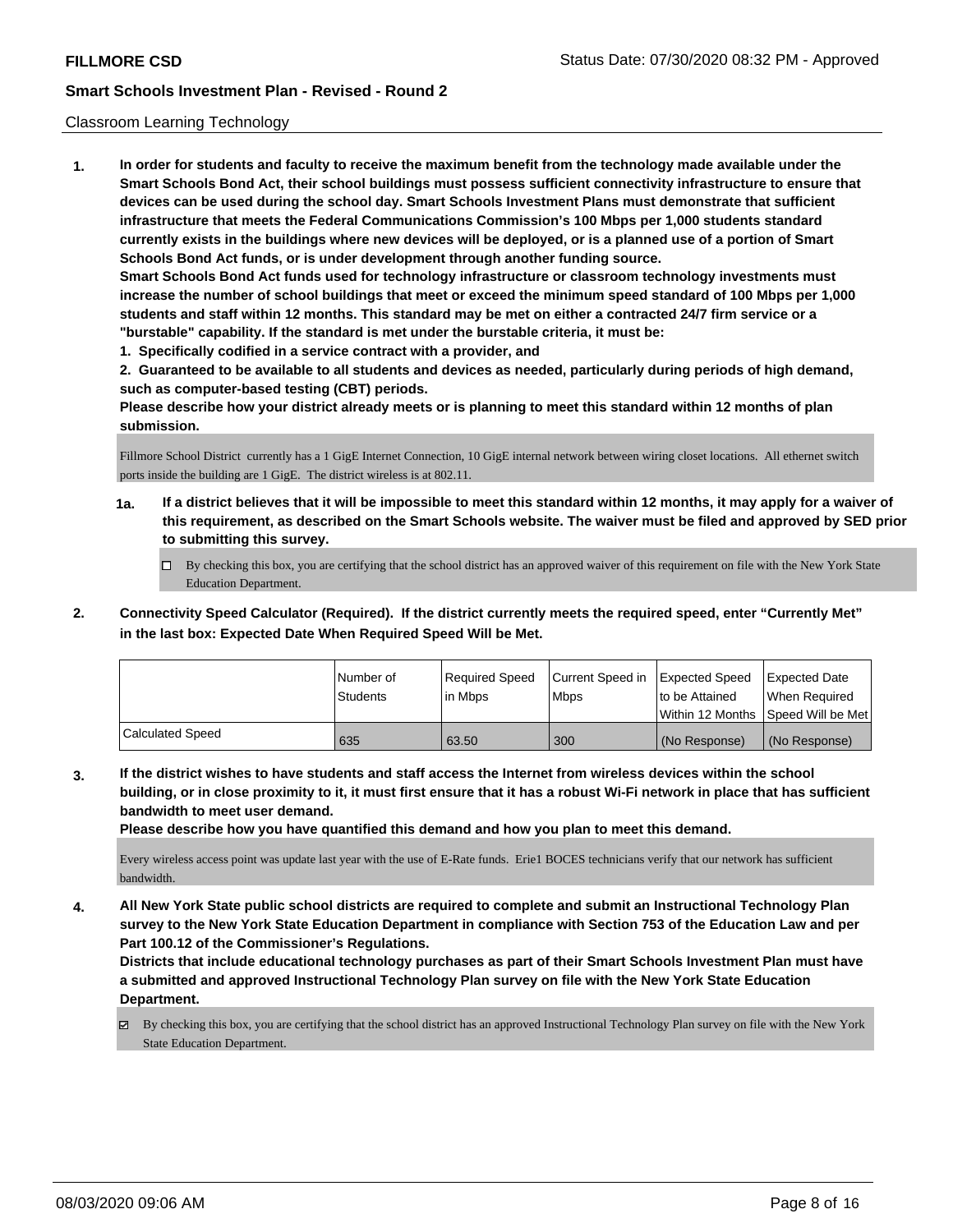#### Classroom Learning Technology

**5. Describe the devices you intend to purchase and their compatibility with existing or planned platforms or systems. Specifically address the adequacy of each facility's electrical, HVAC and other infrastructure necessary to install and support the operation of the planned technology.**

Technological infrastructure is tied to electrical closets. We have not had any issues regarding the adequacy of the facility's electrical or HVAC systems. The updated network has not had any electrical issues since it was installed. Fillmore School purchased an individual dual band 3x3 or above 802.11ac Access Point per classroom last year school year, but we will not use smart school funds for this purchase. Each classroom has a minimum of 6 network drops and each computer lab has 30 network drops.

Our plan is to purchase the first rotation of replacement of the Dell Latitude 3380 series computers, iPad Air II tablets, purchase smart boards for classrooms, Grid V Slip cases, accessories, iPad Air II Silicone cases. All devices will work with the current platform that we use. We currently use similar devices throughout the building using the Windows 7 platform.

### **6. Describe how the proposed technology purchases will:**

- **> enhance differentiated instruction;**
- **> expand student learning inside and outside the classroom;**
- **> benefit students with disabilities and English language learners; and**
- **> contribute to the reduction of other learning gaps that have been identified within the district.**

**The expectation is that districts will place a priority on addressing the needs of students who struggle to succeed in a rigorous curriculum. Responses in this section should specifically address this concern and align with the district's Instructional Technology Plan (in particular Question 2 of E. Curriculum and Instruction: "Does the district's instructional technology plan address the needs of students with disabilities to ensure equitable access to instruction, materials and assessments?" and Question 3 of the same section: "Does the district's instructional technology plan address the provision of assistive technology specifically for students with disabilities to ensure access to and participation in the general curriculum?")**

**In addition, describe how the district ensures equitable access to instruction, materials and assessments and participation in the general curriculum for both SWD and English Language Learners/Multilingual Learners (ELL/MLL) students.**

Students at Fillmore School will all receive a technological device to use as a learning tool. In particular, these devices will be used to help teachers address student reading or writing issues. Dragon naturally speaking and typing pa along with other software help to level the playing field for students with disabilities. Classrooms use instructional software in whole group, small group, and individual instructional settings on a daily basis. Instructional software use is differentiated to meet the needs of individual students. Whenever possible, Fillmore Central utilizes pre- and postassessments available in software to target instruction and meet the individual needs of students.

We are currently using I-Ready software to close learning gaps among individual students. The software aligns with the NYS Standards and it has students complete a baseline exam to identify their areas of strength and weaknesses. Subsequent follow up lessons are individualized to address any gaps in student learning. This software is utilized by all students K-8 as well as by some students with greater skill deficiencies in grades 9-12. Purchasing the computers will allow students access to I-Ready. Currently, teachers need to sign up for the lap top cart or sign out the computer lab and it can make it difficult for students to access I-Ready on a regular basis. In addition, 1 computer for every student will further support Fillmore School's shift to integrate technology into every day lessons. Students will need to establish a basic set of skills in order to be college and career ready.

### **7. Where appropriate, describe how the proposed technology purchases will enhance ongoing communication with parents and other stakeholders and help the district facilitate technology-based regional partnerships, including distance learning and other efforts.**

Goal #4 of our Fillmore School Technology Plan focuses on continuing to increase communication with parents and other stakeholders. Teacher development of lessons in Moodle will allow parents to have access to teacher pages including their syllabus, policies, practices, calendars and deadlines. In addition, parent connect allows students and parents the ability to access their grades, attendance and discipline from home. Our school home page that includes a wealth of information continues to be updated with current information allowing parents to stay on top of dates for events. Fillmore will also continue to provide informational videos regarding the Common Core and other instructional materials. We also have a distance learning lab that we will continue to use for college credit classes being taught at Fillmore and shared with other schools or taught by other high schools or colleges and shares with Fillmore School. In addition to the lab we have portable polycom units that are used to enhance our ongoing communication with parents and others.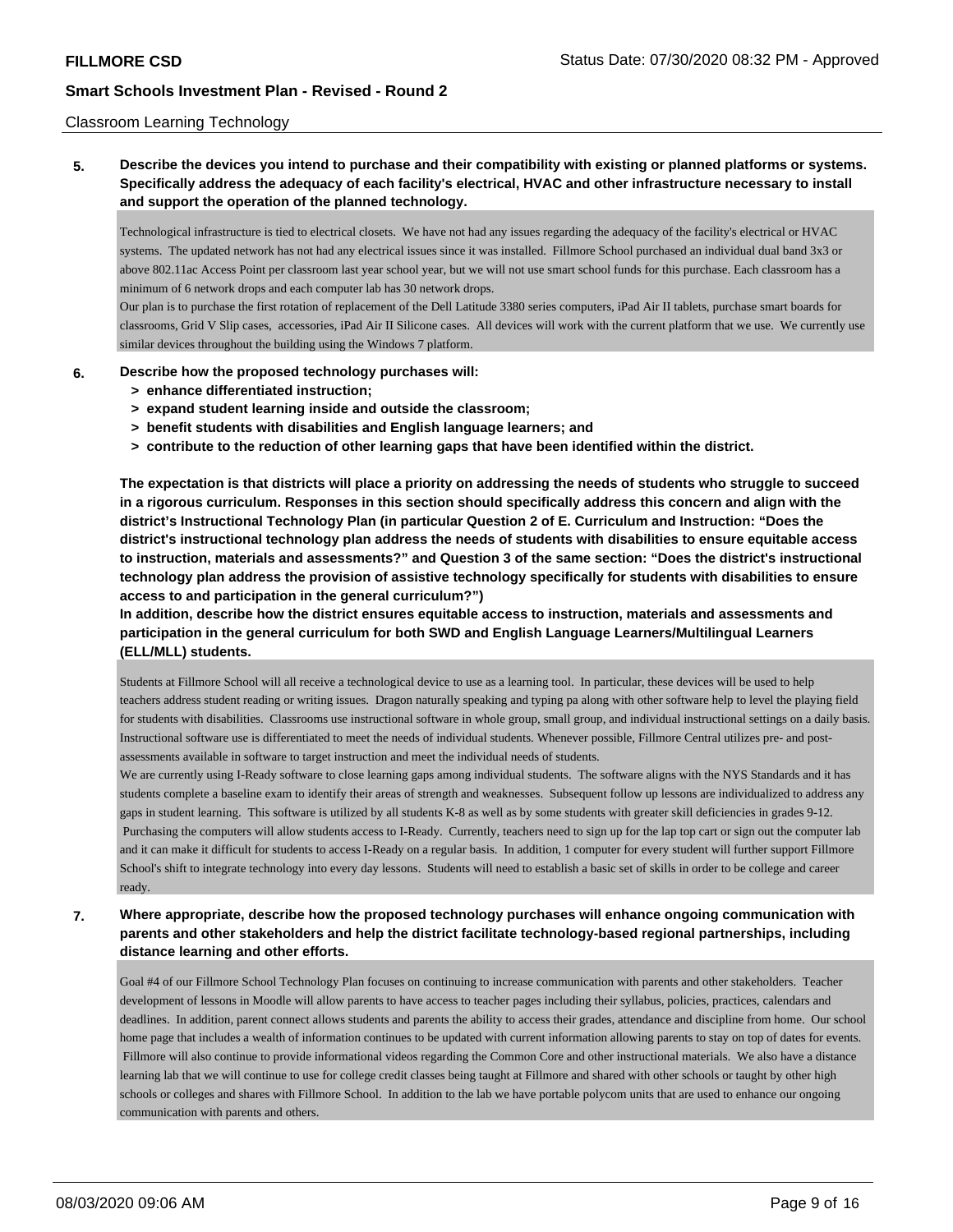#### Classroom Learning Technology

**8. Describe the district's plan to provide professional development to ensure that administrators, teachers and staff can employ the technology purchased to enhance instruction successfully.**

**Note: This response should be aligned and expanded upon in accordance with your district's response to Question 1 of F. Professional Development of your Instructional Technology Plan: "Please provide a summary of professional development offered to teachers and staff, for the time period covered by this plan, to support technology to enhance teaching and learning. Please include topics, audience and method of delivery within your summary."**

Professional Development Strategies - The District will provide staff training that will empower teachers and administrators with the necessary knowledge, skills, and confidence to create and implement projects using technology as a tool to increase and enhance student learning. *Annual Goal:*

**K-12 teachers and administrators will actively participate in a minimum of 35 hours of professional development to learn about various educational applications for IPADS that serve as learning tools, moodle software, training to implement digital textbooks, as well as a variety of ways to further integrate technology into the classroom**.

• Every K-12 teacher and administrator will attend and/or actively participate in professional development activities an average of 35 hours per school year (175 hours over 5 years) to address identified District, standard team and/or grade level goals.

*Professional Development Activities*

*The professional development committee has determined that professional development activities will encompass, but will not be limited to the following types of activities to fulfill the 35-hour requirement of professional development. Professional development activities should be connected to each individual's goals to fulfill the professional development requirement. Professional development activities may include:*

*Training in the use of educational technology and technology integration*

- Self-tutorial programs
- Working with a consultant in a classroom to introduce new initiative

*Workshops/ conferences*

*Curriculum development/ alignment*

- *• Peer review activities*
- *• Mentoring activities*
- *• Superintendent's day in-service training*
	- 1:1 tutorials

Each teacher and administrator will participate in Professional Development activities. For example, every teacher has completed a minimum of 6 hours of guided training on Moodle. Documentation shall include:

Certificates of workshop completion

Meeting/ workshop attendance/ documentation form

Written curriculum

Professional Staff development is the key for successful integration of technology into the curriculum. Fillmore has based its professional development strategy to align with the ISTE National Educational Technology Standards plan for teachers and student, and may be viewed online at: http://cnets.iste.org/currstands/cstands-netst.html. Teachers will have the opportunity for professional development days throughout the year in

technology from the following resources:

- CSLO Model School COSER 529
- Cattaraugus-Allegany BOCES COSER 517

• Cattaraugus-Allegany Teacher Center

**9. Districts must contact one of the SUNY/CUNY teacher preparation programs listed on the document on the left side of the page that supplies the largest number of the district's new teachers to request advice on innovative uses and best practices at the intersection of pedagogy and educational technology.**

By checking this box, you certify that you have contacted the SUNY/CUNY teacher preparation program that supplies the largest number of your new teachers to request advice on these issues.

#### **9a. Please enter the name of the SUNY or CUNY Institution that you contacted.**

SUNY Fredonia

#### **9b. Enter the primary Institution phone number.**

7166733311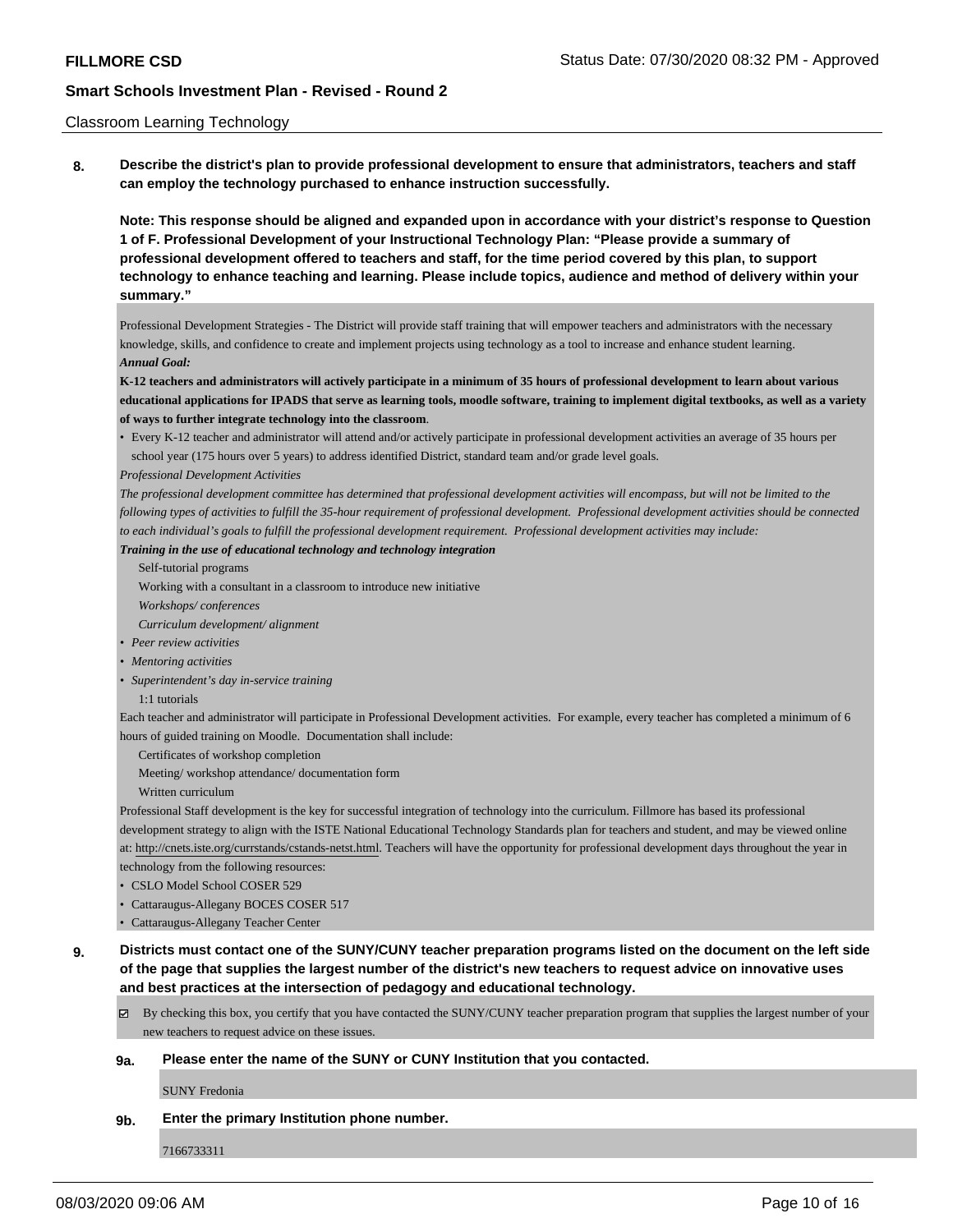Classroom Learning Technology

**9c. Enter the name of the contact person with whom you consulted and/or will be collaborating with on innovative uses of technology and best practices.**

#### Dr. Christine Givner

**10. To ensure the sustainability of technology purchases made with Smart Schools funds, districts must demonstrate a long-term plan to maintain and replace technology purchases supported by Smart Schools Bond Act funds. This sustainability plan shall demonstrate a district's capacity to support recurring costs of use that are ineligible for Smart Schools Bond Act funding such as device maintenance, technical support, Internet and wireless fees, maintenance of hotspots, staff professional development, building maintenance and the replacement of incidental items. Further, such a sustainability plan shall include a long-term plan for the replacement of purchased devices and equipment at the end of their useful life with other funding sources.**

By checking this box, you certify that the district has a sustainability plan as described above.

**11. Districts must ensure that devices purchased with Smart Schools Bond funds will be distributed, prepared for use, maintained and supported appropriately. Districts must maintain detailed device inventories in accordance with generally accepted accounting principles.**

By checking this box, you certify that the district has a distribution and inventory management plan and system in place.

**12. Please detail the type, quantity, per unit cost and total cost of the eligible items under each sub-category.**

| Select the allowable expenditure | Item to be Purchased              | Quantity | Cost per Item | <b>Total Cost</b> |
|----------------------------------|-----------------------------------|----------|---------------|-------------------|
| type.                            |                                   |          |               |                   |
| Repeat to add another item under |                                   |          |               |                   |
| each type.                       |                                   |          |               |                   |
| <b>Laptop Computers</b>          | Dell Latitude 5400 series         | 200      | 700.00        | 140,000.00        |
| <b>Tablet Computers</b>          | 32 GB iPad Air II                 | 200      | 400.00        | 80.000.00         |
| Interactive Whiteboards          | <b>SMART Board</b>                | 18       | 3,900.00      | 70,200.00         |
| <b>Other Costs</b>               | Grid V slip cases for laptops     | 200      | 30.00         | 6,000.00          |
| <b>Other Costs</b>               | <b>iPad Air II Silicone Cases</b> | 200      | 30.00         | 6,000.00          |
| <b>Other Costs</b>               | Dell Latitude chargers            | 50       | 40.00         | 2,000.00          |
|                                  |                                   | 868      | 5,100.00      | 304.200           |

### **13. Final 2014-15 BEDS Enrollment to calculate Nonpublic Sharing Requirement (no changes allowed.)**

|              | Public Enrollment | Nonpublic Enrollment | <b>Total Enrollment</b> | l Nonpublic<br>l Percentage |
|--------------|-------------------|----------------------|-------------------------|-----------------------------|
| l Enrollment | 635               |                      | 635.00                  | 0.00                        |

#### **14. If you are submitting an allocation for Classroom Learning Technology complete this table.**

|                          | <b>Public School Sub-Allocation</b> | <b>Estimated Nonpublic Loan</b><br>Amount<br>(Based on Percentage Above) | <b>Estimated Total Public and</b><br>Nonpublic Sub-Allocation |
|--------------------------|-------------------------------------|--------------------------------------------------------------------------|---------------------------------------------------------------|
| Interactive Whiteboards  | 70,200.00                           | 0.00                                                                     | 70.200.00                                                     |
| <b>Computer Servers</b>  | (No Response)                       | 0.00                                                                     | 0.00                                                          |
| <b>Desktop Computers</b> | (No Response)                       | 0.00                                                                     | 0.00                                                          |
| <b>Laptop Computers</b>  | 140,000.00                          | 0.00                                                                     | 140.000.00                                                    |
| <b>Tablet Computers</b>  | 80,000.00                           | 0.00                                                                     | 80,000.00                                                     |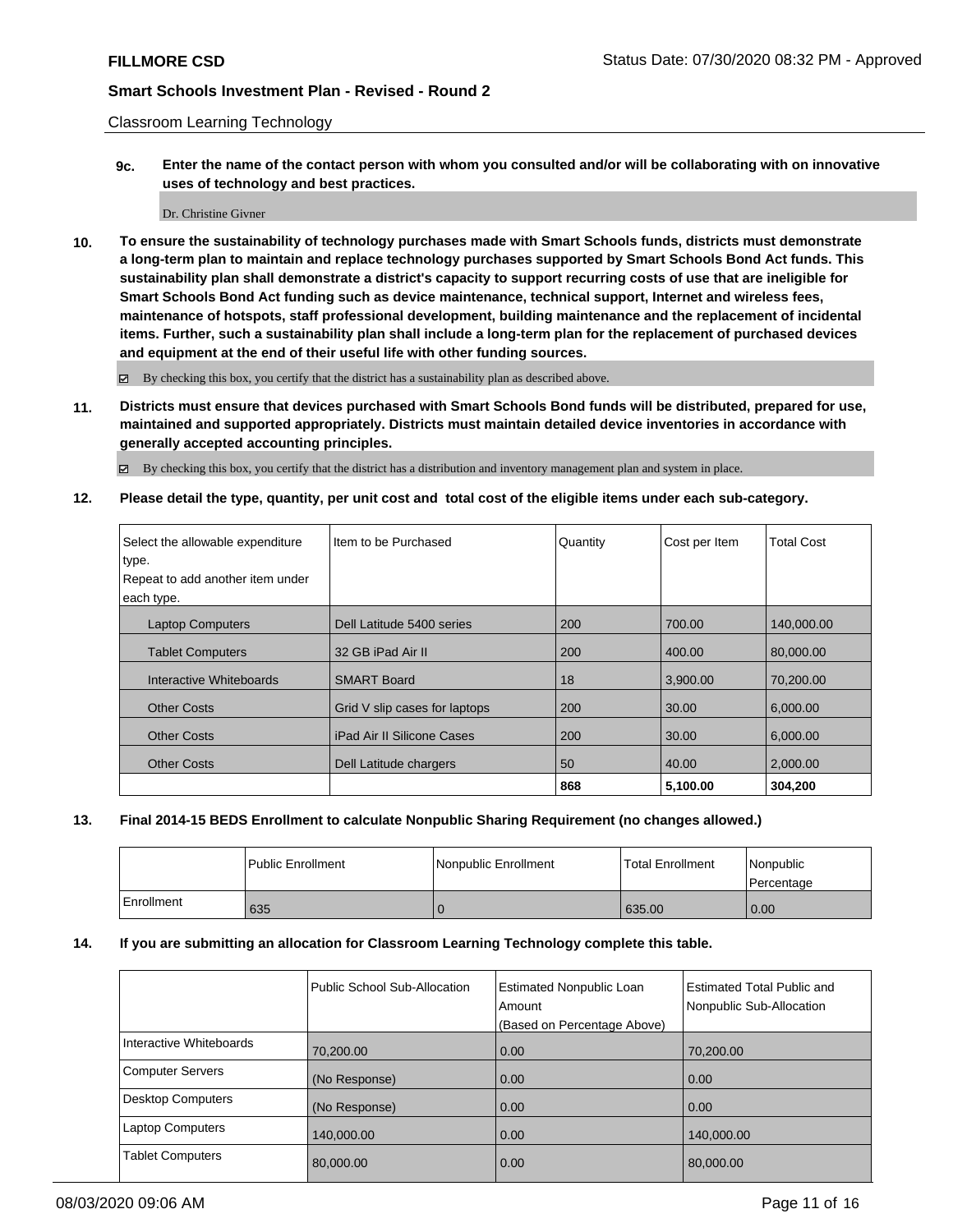Classroom Learning Technology

|             | Public School Sub-Allocation | <b>Estimated Nonpublic Loan</b><br>l Amount<br>(Based on Percentage Above) | Estimated Total Public and<br>Nonpublic Sub-Allocation |
|-------------|------------------------------|----------------------------------------------------------------------------|--------------------------------------------------------|
| Other Costs | 14,000.00                    | 0.00                                                                       | 14,000.00                                              |
| Totals:     | 304,200.00                   | 0                                                                          | 304.200                                                |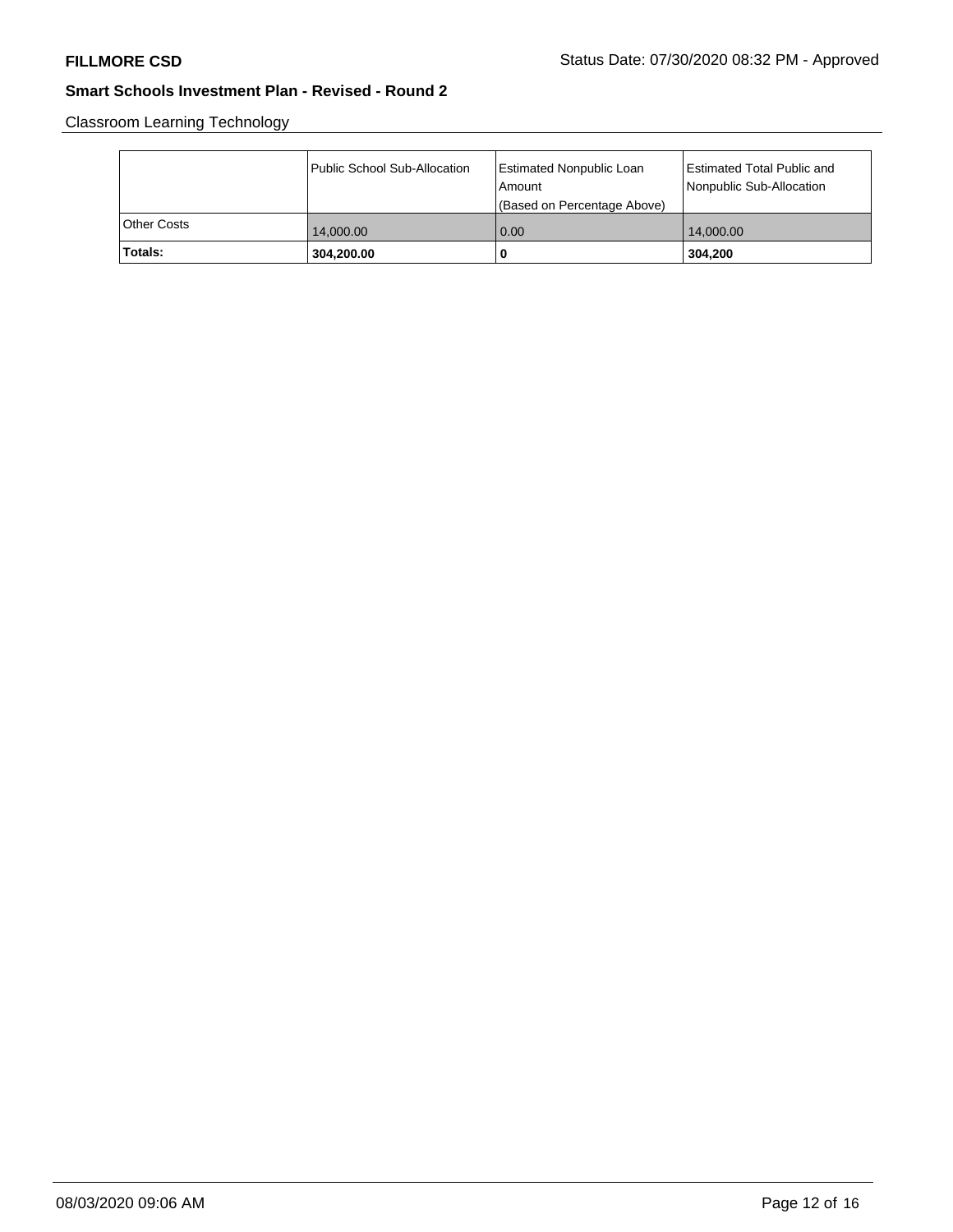#### Pre-Kindergarten Classrooms

**1. Provide information regarding how and where the district is currently serving pre-kindergarten students and justify the need for additional space with enrollment projections over 3 years.**

(No Response)

- **2. Describe the district's plan to construct, enhance or modernize education facilities to accommodate prekindergarten programs. Such plans must include:**
	- **Specific descriptions of what the district intends to do to each space;**
	- **An affirmation that new pre-kindergarten classrooms will contain a minimum of 900 square feet per classroom;**
	- **The number of classrooms involved;**
	- **The approximate construction costs per classroom; and**
	- **Confirmation that the space is district-owned or has a long-term lease that exceeds the probable useful life of the improvements.**

(No Response)

**3. Smart Schools Bond Act funds may only be used for capital construction costs. Describe the type and amount of additional funds that will be required to support ineligible ongoing costs (e.g. instruction, supplies) associated with any additional pre-kindergarten classrooms that the district plans to add.**

(No Response)

**4. All plans and specifications for the erection, repair, enlargement or remodeling of school buildings in any public school district in the State must be reviewed and approved by the Commissioner. Districts that plan capital projects using their Smart Schools Bond Act funds will undergo a Preliminary Review Process by the Office of Facilities Planning.**

**Please indicate on a separate row each project number given to you by the Office of Facilities Planning.**

| Project Number |  |
|----------------|--|
| (No Response)  |  |
|                |  |

**5. Please detail the type, quantity, per unit cost and total cost of the eligible items under each sub-category.**

| Select the allowable expenditure | Item to be purchased | Quantity      | Cost per Item | <b>Total Cost</b> |
|----------------------------------|----------------------|---------------|---------------|-------------------|
| type.                            |                      |               |               |                   |
| Repeat to add another item under |                      |               |               |                   |
| each type.                       |                      |               |               |                   |
| (No Response)                    | (No Response)        | (No Response) | (No Response) | 0.00              |
|                                  |                      | U             | 0.00          |                   |

**6. If you have made an allocation for Pre-Kindergarten Classrooms, complete this table. Note that the calculated Total at the bottom of the table must equal the Total allocation for this category that you entered in the SSIP Overview overall budget.**

|                                          | Sub-Allocation |
|------------------------------------------|----------------|
| Construct Pre-K Classrooms               | (No Response)  |
| Enhance/Modernize Educational Facilities | (No Response)  |
| <b>Other Costs</b>                       | (No Response)  |
| Totals:                                  | 0.00           |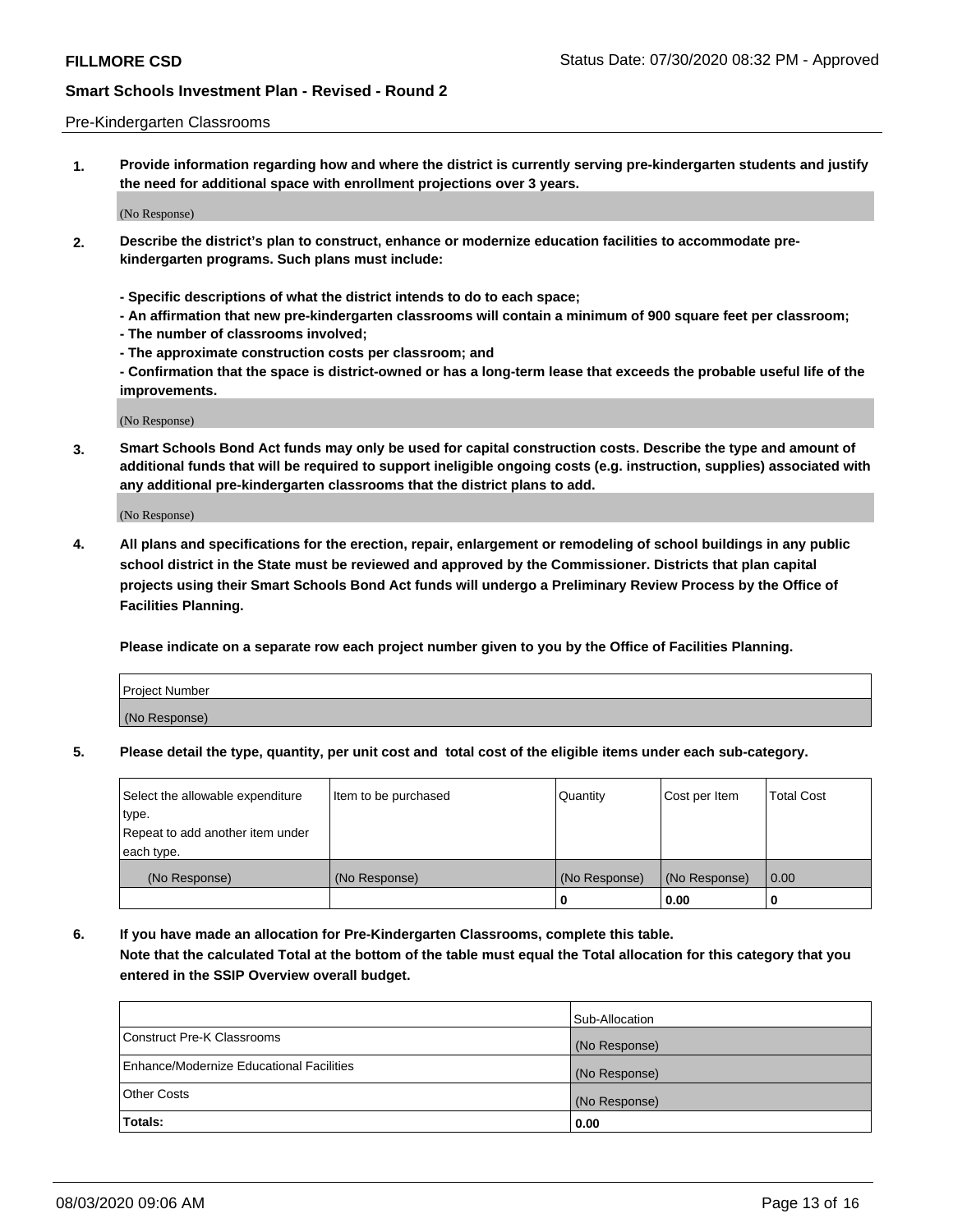Replace Transportable Classrooms

**1. Describe the district's plan to construct, enhance or modernize education facilities to provide high-quality instructional space by replacing transportable classrooms.**

(No Response)

**2. All plans and specifications for the erection, repair, enlargement or remodeling of school buildings in any public school district in the State must be reviewed and approved by the Commissioner. Districts that plan capital projects using their Smart Schools Bond Act funds will undergo a Preliminary Review Process by the Office of Facilities Planning.**

**Please indicate on a separate row each project number given to you by the Office of Facilities Planning.**

| Project Number |  |
|----------------|--|
|                |  |
|                |  |
|                |  |
|                |  |
| (No Response)  |  |
|                |  |
|                |  |
|                |  |

**3. For large projects that seek to blend Smart Schools Bond Act dollars with other funds, please note that Smart Schools Bond Act funds can be allocated on a pro rata basis depending on the number of new classrooms built that directly replace transportable classroom units.**

**If a district seeks to blend Smart Schools Bond Act dollars with other funds describe below what other funds are being used and what portion of the money will be Smart Schools Bond Act funds.**

(No Response)

**4. Please detail the type, quantity, per unit cost and total cost of the eligible items under each sub-category.**

| Select the allowable expenditure<br>∣type.     | Item to be purchased | Quantity      | Cost per Item | Total Cost |
|------------------------------------------------|----------------------|---------------|---------------|------------|
| Repeat to add another item under<br>each type. |                      |               |               |            |
| (No Response)                                  | (No Response)        | (No Response) | (No Response) | 0.00       |
|                                                |                      | u             | 0.00          |            |

**5. If you have made an allocation for Replace Transportable Classrooms, complete this table. Note that the calculated Total at the bottom of the table must equal the Total allocation for this category that you entered in the SSIP Overview overall budget.**

|                                                | Sub-Allocation |
|------------------------------------------------|----------------|
| Construct New Instructional Space              | (No Response)  |
| Enhance/Modernize Existing Instructional Space | (No Response)  |
| Other Costs                                    | (No Response)  |
| Totals:                                        | 0.00           |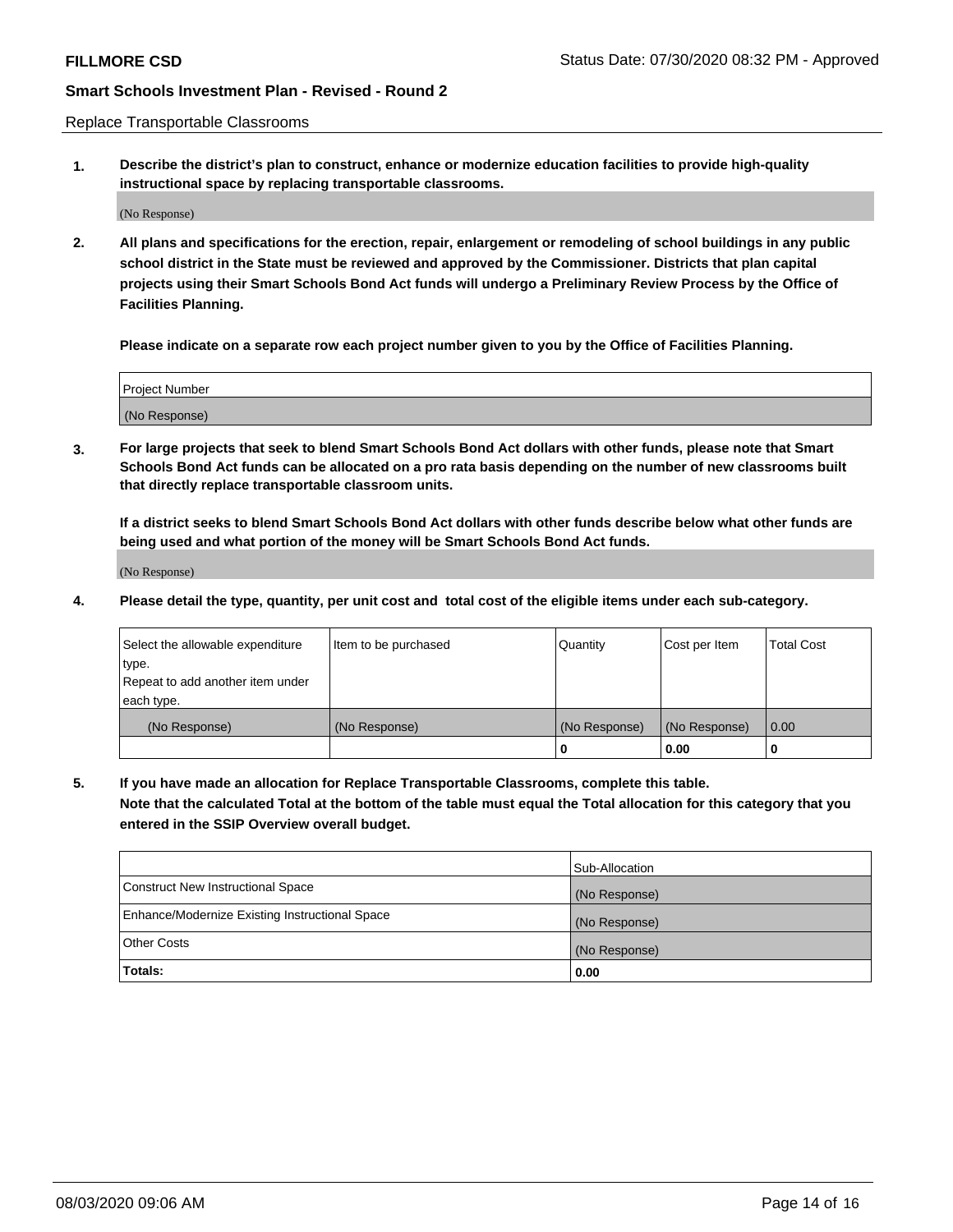#### High-Tech Security Features

**1. Describe how you intend to use Smart Schools Bond Act funds to install high-tech security features in school buildings and on school campuses.**

We are looking to replace old poorly functioning cameras and add new cameras to an existing camera setup. The new locations have been identified as trouble areas where we are lacking coverage.

**2. All plans and specifications for the erection, repair, enlargement or remodeling of school buildings in any public school district in the State must be reviewed and approved by the Commissioner. Smart Schools plans with any expenditures in the High-Tech Security category require a project number from the Office of Facilities Planning. Districts must submit an SSBA LOI and receive project numbers prior to submitting the SSIP. As indicated on the LOI, some projects may be eligible for a streamlined review and will not require a building permit. Please indicate on a separate row each project number given to you by the Office of Facilities Planning.**

Project Number

02-20-01-04-0-001-BA1

- **3. Was your project deemed eligible for streamlined Review?**
	- Yes
	- $\hfill \square$  No
	- **3a. Districts with streamlined projects must certify that they have reviewed all installations with their licensed architect or engineer of record, and provide that person's name and license number. The licensed professional must review the products and proposed method of installation prior to implementation and review the work during and after completion in order to affirm that the work was code-compliant, if requested.**

By checking this box, you certify that the district has reviewed all installations with a licensed architect or engineer of record.

**4. Include the name and license number of the architect or engineer of record.**

| Name         | License Number |
|--------------|----------------|
| Tom McEhleny | 59176          |

**5. Please detail the type, quantity, per unit cost and total cost of the eligible items under each sub-category.**

| Select the allowable expenditure<br>type.      | Item to be purchased    | Quantity | Cost per Item | <b>Total Cost</b> |
|------------------------------------------------|-------------------------|----------|---------------|-------------------|
| Repeat to add another item under<br>each type. |                         |          |               |                   |
| <b>Electronic Security System</b>              | <b>Security Cameras</b> | 50       | 1.706.50      | 85,325.00         |
|                                                |                         | 50       | 1,706.50      | 85,325            |

**6. If you have made an allocation for High-Tech Security Features, complete this table. Enter each Sub-category Public Allocation based on the the expenditures listed in Table #5.**

|                                                      | Sub-Allocation |
|------------------------------------------------------|----------------|
| Capital-Intensive Security Project (Standard Review) | (No Response)  |
| <b>Electronic Security System</b>                    | 85,325.00      |
| <b>Entry Control System</b>                          | (No Response)  |
| Approved Door Hardening Project                      | (No Response)  |
| <b>Other Costs</b>                                   | (No Response)  |